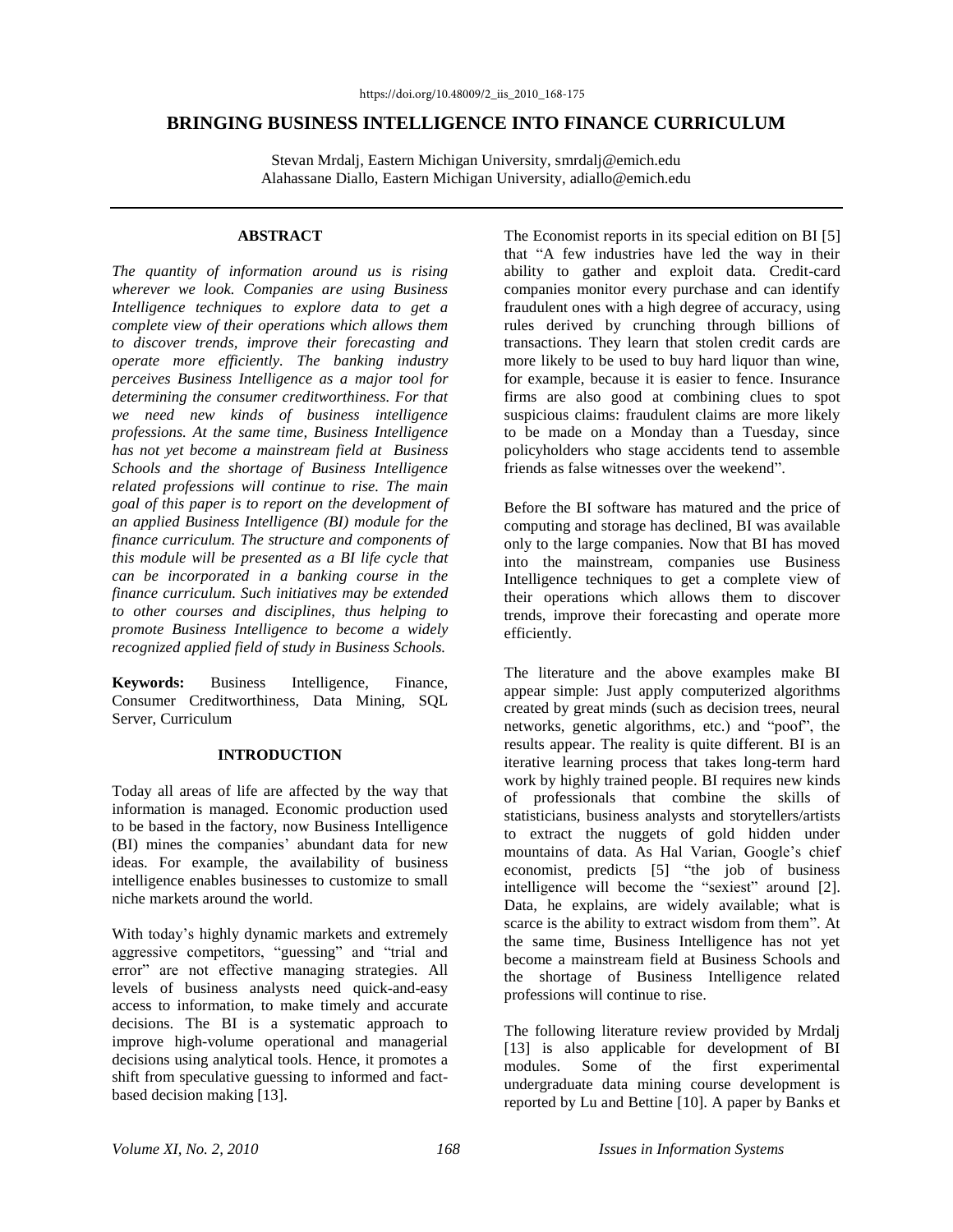al. [1] describes teaching data mining courses as "an exciting addition to the curriculum at the senior/graduate level" that provides the opportunity to apply computer related education to various domains and applications. A very good tutorial on data mining that can be used by educators as an introduction to business intelligence is presented by Roiger [15]. The typical structure of the data warehousing and data mining course is well described by Fang and Tuladhar [7], as well as by Watson [16]. One of the teaching approaches by reading research papers and developing algorithms is reported by Musicant [14].

This paper presents the structure and components of a BI module that is designed to appeal to students of the Finance program as well as the MBA students selecting the Finance concentration. The BI module presented here is built around consumer creditworthiness as one of the common topic in banking courses dealing with consumer lending. Specifically, this module focuses on "business aspects" of BI without a very intensive study of mining algorithms. The main focus is on having students learn how to:

- Define the business issue
- Build a data mining model
- Interpret results
- Deploy the results

We use hands-on in-class lab activities to enable students to immediately apply presented concepts and to reinforce their understanding. Our desire that students identify with real-world problems and BI applications is achieved with business oriented assignments. The closest approach to the one in this paper is reported by Mrdalj [13] and Chawla [4]. That course is also motivated from the "real-world" usage of data mining and Mrdalj reports that his course received positive student feedback on the course structure and teaching methods very similar to ours.

The BI module presented in this paper is created to utilize the Microsoft Excel with Microsoft SQL Server [11] Data Mining Add-ins that provides a comprehensive set of business intelligence tools for reporting, query and analytics. There are many other tools that could be used for such a module like SAS Enterprise Miner [6], IBM/Cognos, Oracle/Hyperion, SAP BW/Business Objects, Micro Strategy, QlikViw, Tableau, etc. Our decision to use Microsoft Excel Data Mining Add-ins is based on the wide availability of this tool and the ease of its use for the business students through the Excel front end. The

comprehensive comparison of the available BI tools is outside of the scope of this paper.

## **CONSUMER CREDITWORTHINESS**

One of the paper's objectives is to illustrate the use of BI software in solving business problems. The field of banking relies heavily on BI, especially in credit assessment. This paper narrows the illustrative choice to consumer creditworthiness.

Consumer lending is a high volume activity that may entail large credit losses. One objective for value maximization is to control the credit risk inherent with granting credit. The underwriting of consumer credit typically uses various risk management systems that can be classified according to the applied methods as follows:

- lending officer's *Judgment*,
- *credit scoring*,
	- o *credit approval*
	- o *credit line adjustment*
- *default/delinquency prediction.*

In general, the underwriting of smaller consumer loans has been automated while judgment has been applied to higher amounts. Very often, however, companies will use computer-based systems in conjunction with a judgmental system, with judgment overriding the computer's decision if necessary as reported by Caouette et al. [3].

## **Judgmental Systems**

In most instances these systems assess the applicants' creditworthiness by analyzing characteristics such as income, job type, homeownership, and credit worthiness. For example, the lender may set the *criteria* along the following lines similar to the criteria listed in [3]:

- 1. At least *one year of residency* at current address; *proof of residency* required; *phone number*  required,
- 2. At least *one year* of *current employment*; For borderline cases, *three years* of verifiable proof of *employment history*; employment length *waived for* recent *college graduates*.
- 3. *Minimum monthly salary* of \$1,700 with *proof of income* for employees; several years worth of *copies of 1040 forms* for self-employed.
- 4. Maximum *personal debt ratio* of 50 percent including all debt obligation payments, and insurance premiums.
- 5. Clean credit bureau rating.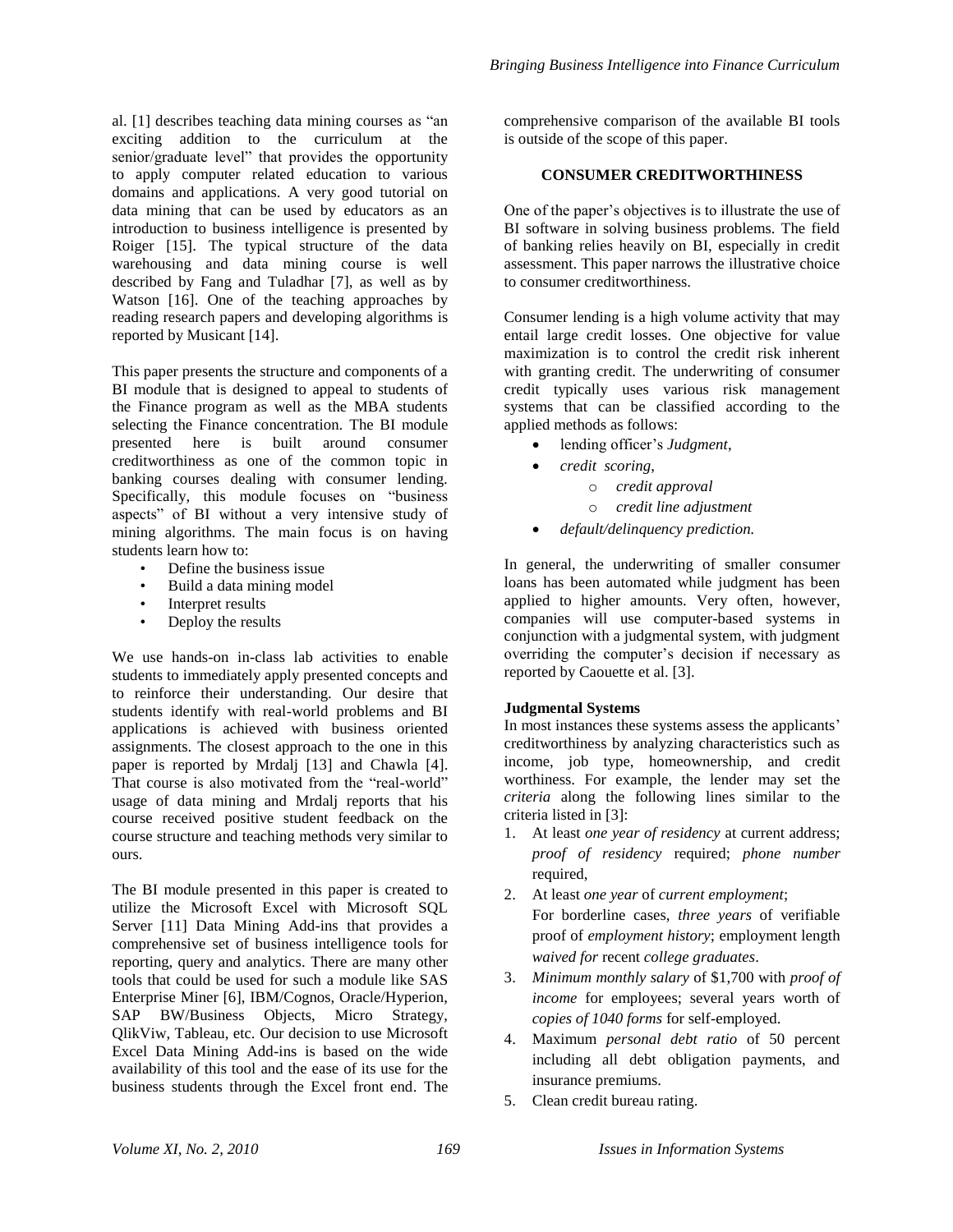### **Credit Scoring Models**

There are two types of credit scoring models:

- *credit approval* models and
- *behavioral scoring* models.

*Credit approval models* help determine whether to make a loan or not. They focus on variables very similar to the one used in the judgmental systems. Some of the variables used in these models are: rent or own, years at current address, income, marital status, number of dependents, profession, credit cards carried, credit bureau inquiries, number of inquiries in the past 6 months, number of adverse remarks on credit history, telephone number, and steady income level.

The *Behavioral credit scoring models*' purpose is to improve the profitability of accounts by adjusting the offered credit line or the collection methods for instance. They use criteria such as: the frequency of past due payments in the last year (30, 60, 90 days past due), number of negative items in the credit report, volume of transactions, and average line utilization.

These models use discriminant analysis or logic regression analysis to generate a *credit score* by assigning *statistically predetermined weights* to the applicant's attributes. The applicant is approved if the score compares favorably to some *benchmark value*. The underlying assumption of these models is that there exists some benchmark that can separate *good credit* and *bad credit* into *two distinct distributions.*

#### **Default/delinquency Prediction Models**

In these models, the applicants' characteristics are broken down sequentially from the most important to the least important by using the decision tree

approach. For example, the applicant population could be split into

- *renters* and *owners*. These groups could be divided into:
	- *different income levels*, income levels could be subdivided into:
		- *indebtedness ratio levels*, that could be subdivided even into:
			- *number of years at the current address*.

The *end objective* is *to make a decision based on* the *probability of default/delinquency at each of the stages*. As tree branches are created the probability of selecting a bad or a good applicant is moved toward 0 or 1, thus increasing the chances of making the right choice.

### **ENABLING TECHNOLOGY**

Advancements in technology such as Online Analytical Processing (OLAP) provide a platform for end-user based utilization of data mining [9]. *OLAP*  tools, based on multi-dimensional views (such as loan, account, time, geography) give users flexible and fast access to measures (such as balance, payments, income) both summarized and detailed. Data representation is the form of an OLAP Cube which can be accessed by the end-user using tools such as the Microsoft Excel PivotTable [8] as illustrated in Figure 1.

The Microsoft SQL Server Data Mining Add-ins [11] enables Microsoft Excel to be the analytical client to the OLAP analytical servers. It enables easy to use predictive analysis at every desktop for every information worker through:





 Predictive capabilities readily available for business users in Excel



 Data mining client for building data mining models in Excel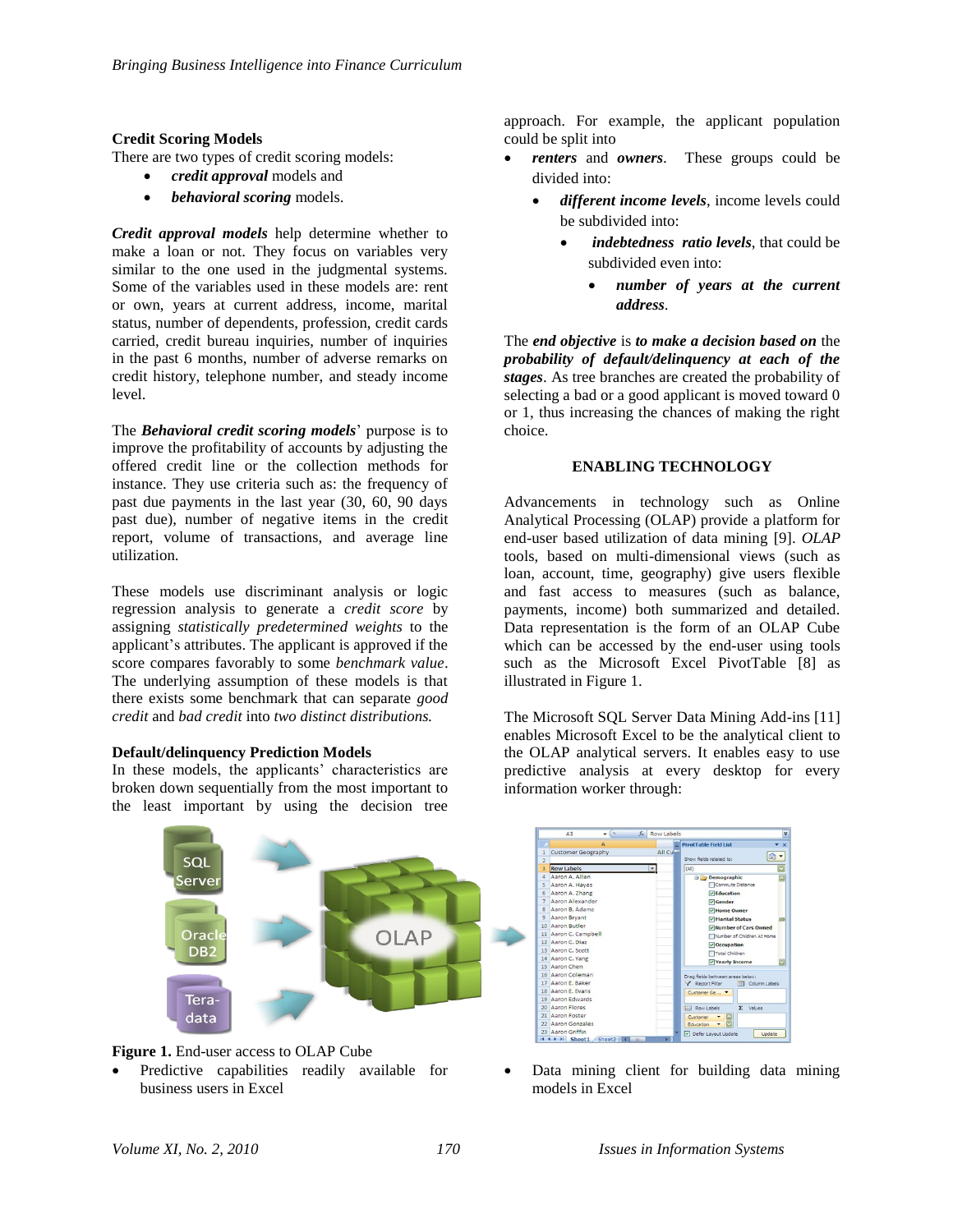Data mining templates for project visualization in Visio

The BI module proposed in this paper uses the Data Mining Client for Excel whose ribbon shown in Figure 2 depicts the variety of available tools. It is the front end tool which uses the power of the SQL Analysis Services to perform all analytical processing.

Setting up a proper lab environment to use the Data Mining Client for Excel is a multi step process. First it requires installing the SQL Server. For the simplicity of the authentication process and performance purposes, we opted to install standalone copies on each lab computer. The next step is to install a sample data warehouse including OLAP Cubes. Unfortunately, deployment of OLAP Cubes requires the Microsoft Visual Studio project. Thus the pre-installation of the Visual Studio is needed as well as some familiarity of the SQL Server Business Intelligence Development studio. The last step is to

download and install Microsoft SQL Server Data Mining Add-ins. The last task of this process is to connect Excel to the SQL Server Analysis Service and to configure an analysis database to be used by Excel to perform data mining tasks.

Since the proposed BI module is intended for students of the Finance program as well as the MBA students selecting the Finance concentration, the current major challenge is to enable them to perform the above described installations on their personal laptops.

We hope that cloud-based database servers offering database as a service, like CloudOLAP and Microsoft SQL Azure (in the near future), would be willing to provide their service to the universities teaching BI courses. It would enable instructors to upload their example data warehouses and OLAP Cubes to be available to students wherever Internet access is available.



**Figure 2.** Data Mining Client Ribbon

# **BI MODULE OUTLINE**

The BI module is structured around the following six steps of the BI life cycle:

- 1. Define the business issue
- 2. Determine the data mining task
- 3. Data collection, cleaning and transformation
- 4. Building the data mining model
	- a. Create mining structure
	- b. Add algorithm (model) to structure
	- c. Train model
	- d. Validate model
- 5. Interpret the results
- 6. Deploy the results (use model)

For illustration purposes we will use the following example from the Salford Systems consulting experience [2]:

*A mortgage lender wants to be able to predict which of its customers would refinance their loans at any point in the future, because this operation usually leads the borrower to seeking and moving to another lender. With advance information the bank could attempt to keep*  *desirable borrowers by offering a reduced interest rate. The bank's data warehouse contains monthly information on each borrower such as employment, real estate, current interest rate, original interest rate and detailed credit bureau scores.* 

The first step concentrates on the business problem formation. It tries to answer questions like:

- What are the problems you are trying to solve? Possibilities based on the given example:
	- Give each borrower a refinance probability score.
	- Classify each borrower as desirable or undesirable.
	- Which borrowers' characteristics would predict his/her departure?
- How do you know that you need data mining?
- Do you have appropriate data to solve your problem?

The second step is one of the most important decisions that students need to learn to make. Based on the business problem, students need to determine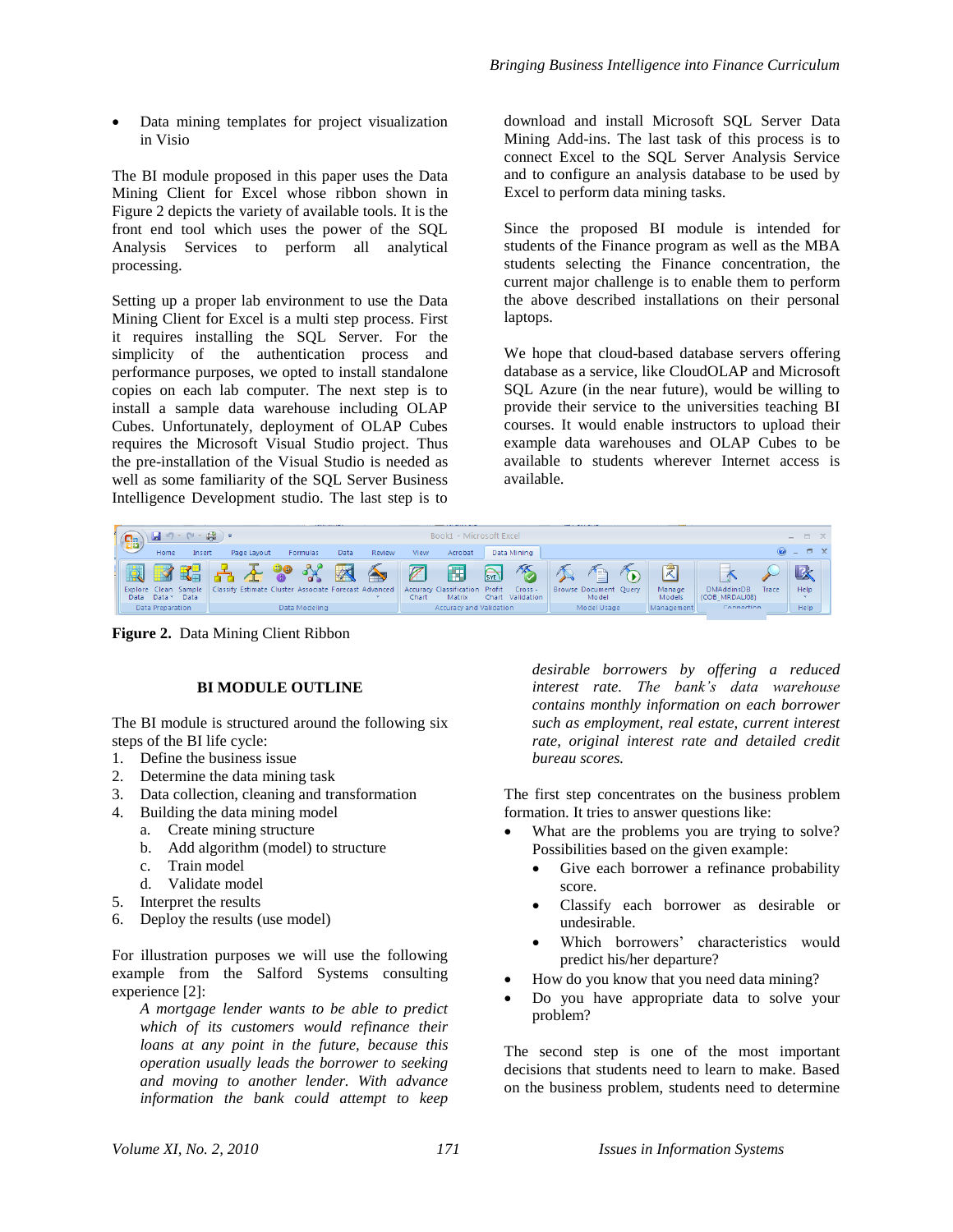the appropriate type of the data mining task. Data mining tasks are usually categorized as:

- Descriptive
	- o Clustering (example: customer segmentation)
	- o Association (example: market basket analysis)
- Predictive
	- o Classification (examples: credit risk scoring, churn prediction)
	- o Prediction (examples: sales prediction, coupon redemption rate prediction)
	- o Forecasting (example: future stock value)

The SQL Server provides nine algorithms for data mining, each suited for a different type of task [12]. Based on the Microsoft suggestions [12], Table 1 shows their possible usage based on the data mining tasks. For our example, if students would like to find out which borrowers' characteristics would predict his/her departure, they should select to use Decision Trees and Neural Network algorithms.

The third step obtains needed data by creating a Pivot Table as illustrated in Figure 1. In order to create a data mining model, students need to explore and understand obtained data. Exploration techniques include but are not limited to calculating, minimum and maximum values, mean and standard deviations, and looking at the distribution of the data. In addition, the Data Mining Client provides three tools inside the Data Preparation tab (see Figure 2):

- Explore Data
- Clean Data, and
- Sample Data.

Students are encouraged to use those tools to explore the data in the light of their understanding of the business problem and the data mining task. If students discover that the dataset contains defective data, they can formulate a strategy for correcting the problematic data.

|  | Table 1. Data Mining Algorithm Selection |  |
|--|------------------------------------------|--|
|  |                                          |  |

| <b>Task</b>                                                                                                                                              | <b>Algorithms</b> to use                                                                              |  |
|----------------------------------------------------------------------------------------------------------------------------------------------------------|-------------------------------------------------------------------------------------------------------|--|
| Predicting a discrete attribute.<br>For example, predict whether the recipient of a targeted mailing campaign will buy a<br>product.                     | Decision Trees Algorithm<br>Naive Bayes Algorithm<br>Clustering Algorithm<br>Neural Network Algorithm |  |
| Predicting a continuous attribute.<br>For example, forecast next year's sales.                                                                           | Decision Trees Algorithm<br>Time Series Algorithm                                                     |  |
| Predicting a sequence.<br>For example, perform a clickstream analysis of a company's Web site.                                                           | Sequence Clustering Algorithm                                                                         |  |
| Finding groups of common items in transactions.<br>For example, use market basket analysis to suggest additional products to a customer for<br>purchase. | <b>Association Algorithm</b><br>Decision Trees Algorithm                                              |  |
| Finding groups of similar items.<br>For example, segment demographic data into groups to better understand the relationships<br>between attributes.      | Clustering Algorithm<br>Sequence Clustering Algorithm                                                 |  |

The building of the data mining model step starts by creating a mining structure which defines which data will be used. Once the mining structure is defined, one or many data mining algorithms needs to be added to it to determine the type of processing (see Figure 4). Training of the model refers to the process of applying selected data mining algorithms to the data and to the mining structure in order to extract patterns. Students may create different results by adjusting parameters to each algorithm and by applying filters to the training data to use just a subset of the data. Before students proceed, they need to test how well the model performs. Typically,

students are asked to create multiple models with different configurations and to test them to see which ones provide the best results for their problem and selected data as illustrated in Figure 3. The SQL Analysis Services provides under Mining Accuracy tab the following automated testing tools:

 Accuracy Lift and Profit Charts Scatter Plots Classification Matrix

Reliability

Cross-validation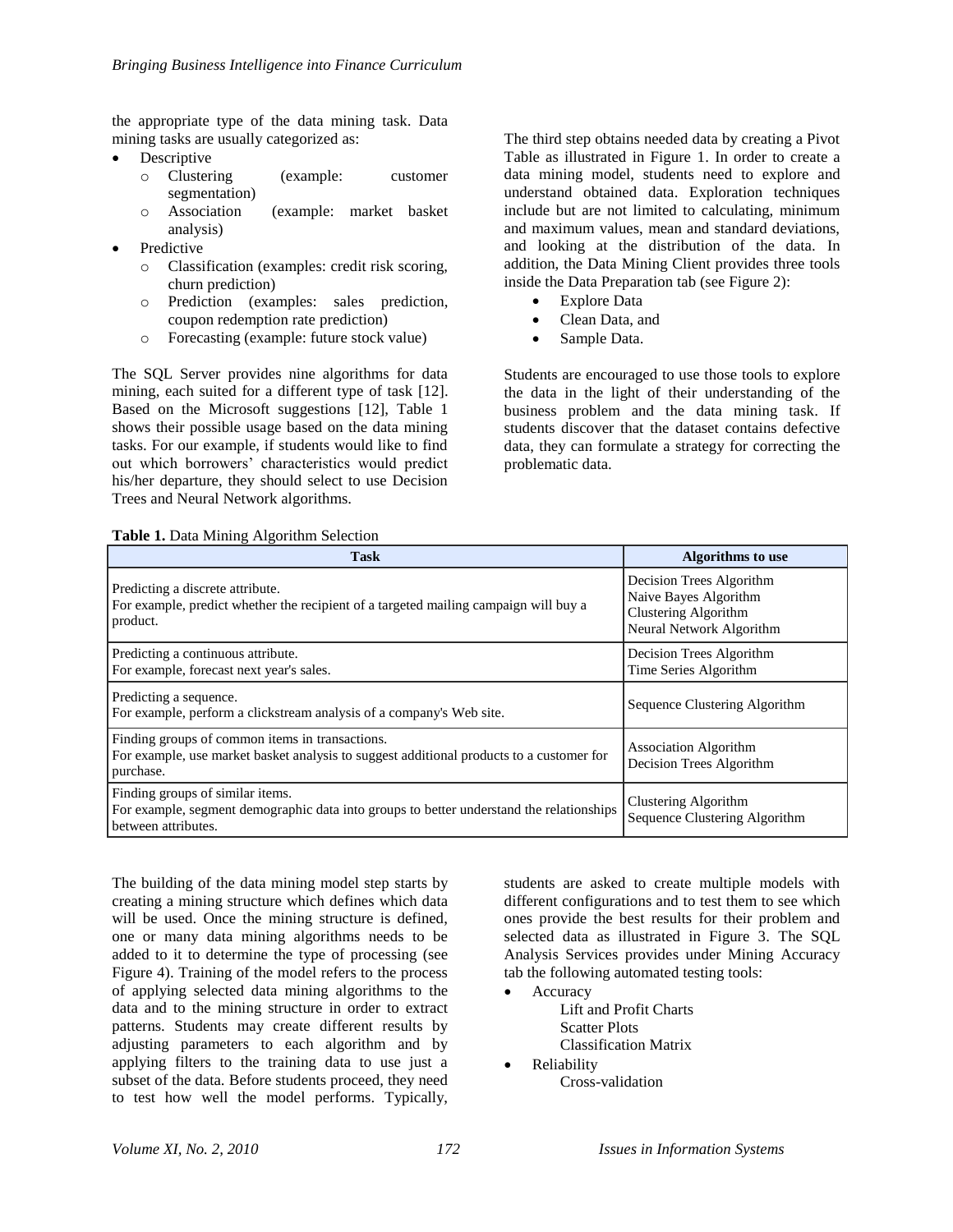

**Figure 3.** Sample Lift Chart

The fifth step requires students to interpret the results by answering questions like:

- Does it make sense?
- Does it provide insight or only obvious trivialities?
- Can it add value?

Several excellent model viewers/browsers are available under the Model Usage tab in Figure 2. In this example we illustrate this with a discrimination viewer shown in Figure 4. Students are especially cautioned to pay attention to the possibilities of discovering things that are not true and those that are true but not useful.

|    |                                    | K Add Model to Structure Wizard |                                                                                                  | m            |                      |  |  |
|----|------------------------------------|---------------------------------|--------------------------------------------------------------------------------------------------|--------------|----------------------|--|--|
|    |                                    | Select Mining Algorithm         |                                                                                                  |              |                      |  |  |
|    | parameters.                        |                                 | Select the algorithm you want to use to build the mining model, and optionally set the algorithm |              |                      |  |  |
|    | Algorithm:                         |                                 | Microsoft Neural Network                                                                         |              |                      |  |  |
|    | <b>Department</b>                  |                                 |                                                                                                  |              |                      |  |  |
| TH |                                    |                                 | $\triangle$ Add Model to Structure Wizard                                                        |              |                      |  |  |
|    | nd<br><b>Select Columns</b><br>rel |                                 |                                                                                                  |              |                      |  |  |
|    |                                    |                                 |                                                                                                  |              |                      |  |  |
|    |                                    |                                 |                                                                                                  |              |                      |  |  |
|    |                                    | Table Column                    |                                                                                                  | Usage        |                      |  |  |
|    |                                    | Age                             |                                                                                                  | Input        |                      |  |  |
|    |                                    | City                            |                                                                                                  | Do not use   |                      |  |  |
|    |                                    | Gender                          |                                                                                                  | Input        | $\cdots$             |  |  |
|    |                                    | <b>Income Bracket</b>           |                                                                                                  | Input        | $\ddotsc$            |  |  |
|    |                                    | No                              |                                                                                                  | Kev          | $\ddot{\phantom{a}}$ |  |  |
|    |                                    | Number of Children              |                                                                                                  | Input        | $\cdots$             |  |  |
|    |                                    | Status                          |                                                                                                  | Predict only | ă.                   |  |  |



In-class Lab Activities: BI modules should be conducted in a computer classroom with access to the SQL Server and Excel with Data Mining Add-ins as described in the Enabling Technology section. Lab activities are designed to help students gain hands-on skills in using the Data Mining Client. Given the complexity of the tools, many concepts and procedures may not be immediately clear to the students. Therefore, we recommend that detailed inclass lab tutorials be developed. An example of the tutorial slides is shown in Figure 4. Using such slides, the step-by-step procedure on how to solve a given

The last step in this process is to select the model that performs the best and to deploy it into the production environment. The exact way of using the model depends on the tasks it is intended for and the production environment.

### **TEACHING METHODS**

The structure of the proposed BI module blends the theory and practice based on the "real-world" usage of the data mining and data warehousing. The teaching methods that we suggest are based on the ones proposed by Mrdalj [13] and adopted to be used in this module as follows:

Lectures: Important material from the text and outside sources should be covered during lectures using PowerPoint slides. The slides should be available online as lecture notes. Students are encouraged to take careful notes as not all material can be found in the texts or readings. All concepts covered during the lecture portion should be reinforced by using in-class lab activities.



problem is explained first, and then the students should be given a business problem to solve. Such activities should help the students to understand the underlining concepts and how to apply them, as well as, to develop analytical and problem solving skills

Homework Assignments: Periodical individual homework assignments should be assigned to further reinforce the BI discovery process and to encourage the use of the supplemental material outside of the text. Such assignments may include experimentation using various available demo OLAP cubes.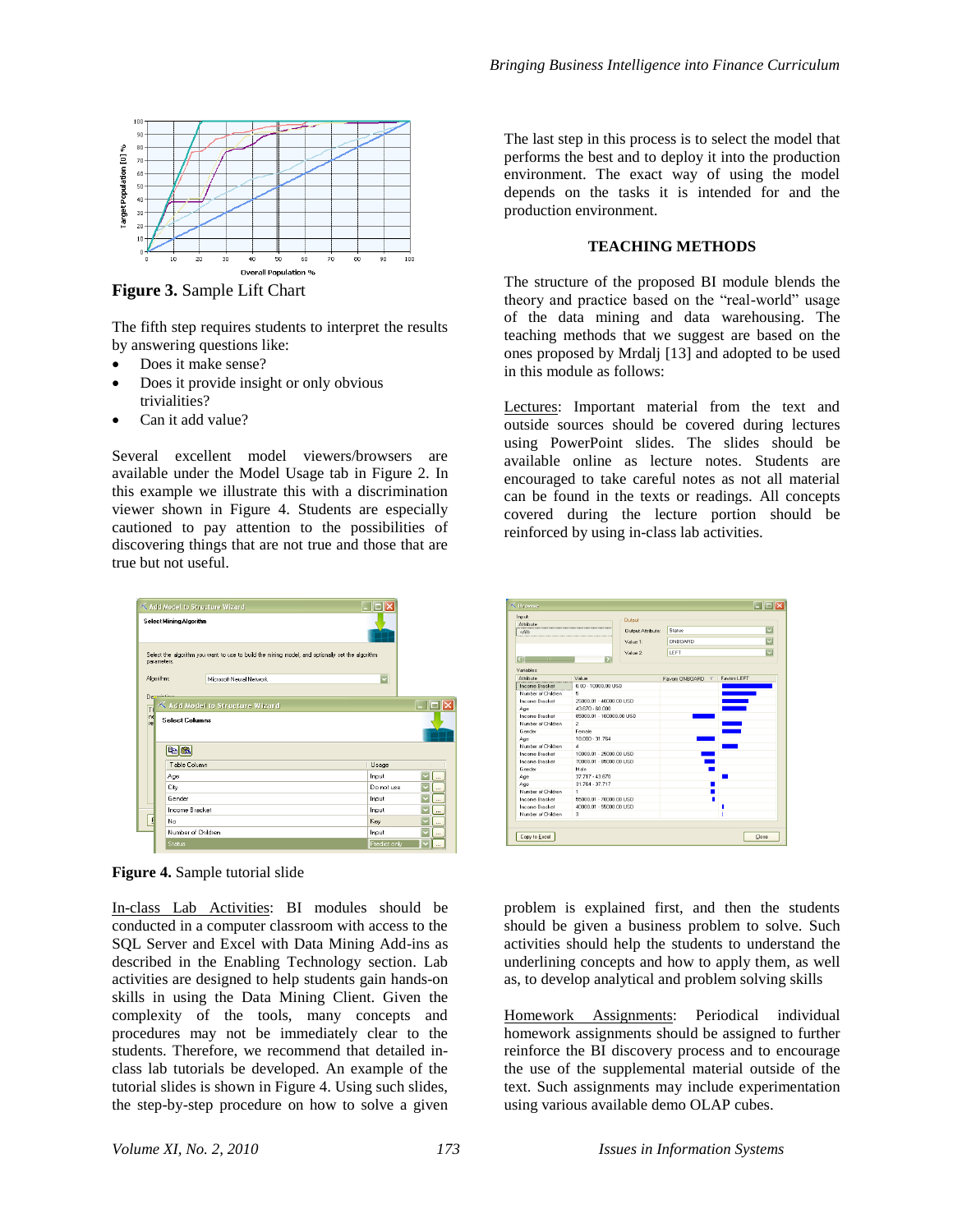Class Project: A group project which involves building a business intelligence application is gradually assigned in parallel as the BI techniques are discussed. The students are asked to divide into groups that consist of 2-3 members. Each group needs to define, develop and implement its own business case that includes the following:

- Identify the business opportunity and define the problem
- Browse available OLAP cube and evaluate the data
- Select OLAP analysis and/or data mining techniques
- Extract and preprocess the data
- Evaluate the data
- Perform OLAP analysis and/or build data mining model and perform data mining
- Interpret and translate the mining results into "actionable business strategies".

The students are required to use several data mining techniques in creating their projects. Several sample project strategies are presented in class and fully discussed with students. Each group is required to submit a 1-2 page project proposal with their business problem, project strategy and what potential results they expect to accomplish. This allows the instructor to provide early feedback to the students and in some cases to discover major flaws in the proposed project strategy. Beside the final project report, the students are required to do in-class project presentations. These presentations are followed by a peer-review discussion among students and the instructor.

## **CONCLUSIONS**

In this paper we report on the development of a BI module to be used in Finance courses dealing with customer creditworthiness. It is based on the ability of students, as end-users, to access the data warehouse using Microsoft Excel as a front-end to the OLAP Analytic Server. Such technology brings high power data mining tools to the fingertips of students, thus providing them some valuable, but currently lacking, experience in the use of BI tools and their applications.

Based upon the experience and lessons learned from teaching a finance course using the proposed BI module, we plan on developing a comprehensive set of similar modules for other courses whenever appropriate. At the same time, we would like to point out that the preparation of such BI modules is extremely time consuming.

## **REFERENCES**

- 1. Banks, D. L., Dong, G., Liu, H., and Mandvikar, A. (2004). Teaching Undergraduates Data Mining Engineering Programs. *Proceedings of the 34th ASEE/IEEE Frontiers in Education Conference*
- 2. Berry, M.J.A. & Linoff, G.S. (2004). *Data Mining Techniques: For Marketing, Sales, and Customer Relationship Management*, 2nd Edition, John Wiley & Sons, Inc.
- 3. Caouette, J.B., Altman, E.I. & Narayanan, P. (1998). *Managing Credit Risk: The Next Great Financial Challenge*. John Wiley & Sons, Inc.
- 4. Chawla, N. V. (2005). Teaching Data Mining by Coalescing Theory and Applications. *Proceedings of the 35th ASEE/IEEE Frontiers in Education Conference*, Indianapolis, IN, S1J-17-  $23.$
- 5. Cukier, K. (2010). Data, data everywhere: A special report on managing information, *The Economist*, 394(8671), February 27<sup>th</sup> 2010.
- 6. Dickey, D. A. (2005). Teaching Data Mining in a University Environment, *Proceedings of the SUGI 30 Conference*, Philadelphia, Pennsylvania, 1-10.
- 7. Fang, R. & Tuladhar, S. (2006). Teaching data warehousing and data mining in a graduate program of information technology, *Journal of Computing Sciences in Colleges***,** 21(5), 137-144.
- 8. Harts, D. (2008). *Microsoft Office 2007 Business Intelligence: Reporting, Analysis, and Measurement from the Desktop*. McGraw-Hill/Osborne
- 9. Larson, B., (2009). *Delivering Business Intelligence with Microsoft SQL Server 2008*. McGraw-Hill/Osborne
- 10. Lu, Y, & Bettine, J, (2003). Data Mining: An Experimental Undergraduate Course. *Journal of Computing Sciences in Colleges,* 18(3), 81-86
- 11. MacLennan, J., Tang, Z.H. & Crivat, B. (2009). *Data Mining with SQL Server 2008*. Wiley Publishing, Inc.
- 12. Microsoft TechNet (2009). *SQL Server 2008 Books Online.* http://technet.microsoft.com/enus/library/ms130214.aspx
- 13. Mrdalj, S (2007). Teaching an Applied Business Intelligence Course**.** *Issues in Information Systems, Volume,* VIII(1), 134-138
- 14. Musicant, D. R. (2006). A data mining course for computer science. *ACM SIGCSE Bulletin*, 38(1), 538-542.
- 15. Roiger, R. J. (2005). Teaching an introductory course in data mining. *ACM SIGCSE Bulletin*, 37(3). 415-421.